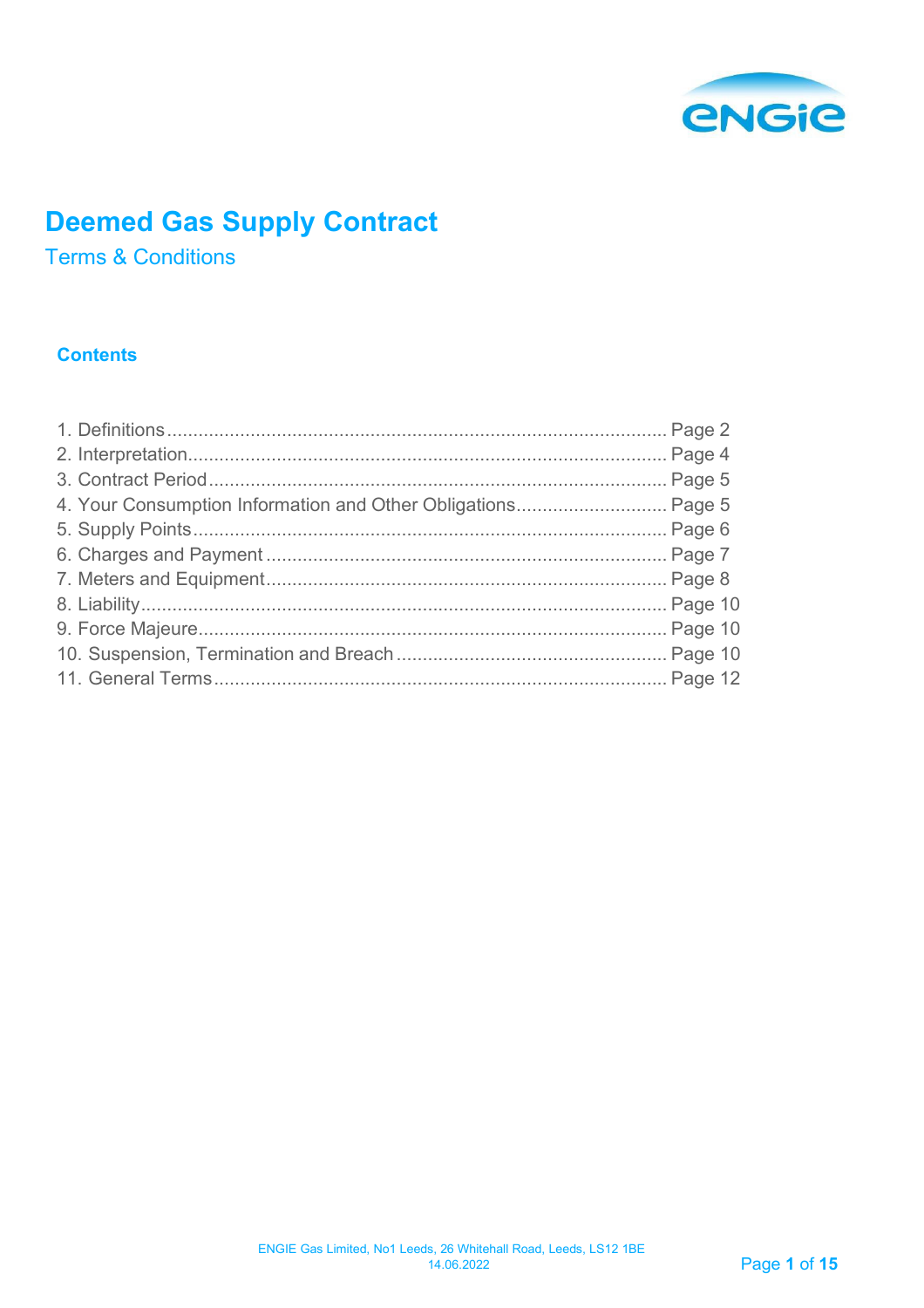## <span id="page-1-0"></span>**1 Definitions**

The following definitions shall apply to this Deemed Supply Contract:

**"Access Rights"** means our right or our subcontractors' or agents' right to all reasonable access to all Supply Points (subject only to your reasonable requirements as to health and safety and site security) at any time;

**"Act"** means the Gas Acts and any regulations made hereunder, both as amended or re-enacted from time to time;

**"Associated Companies"** means any wholly owned subsidiary of ENGIE Supply Holding UK Limited, including ENGIE Power Limited, ENGIE Gas Limited and ENGIE Gas Shipper Limited;

**"AMR device(s)"** means the device used to obtain electronic Consumption Data from your Equipment;

**"Automated Meter Reading" or "AMR"** means the system of electronically obtaining Consumption Data from your Equipment using an AMR device;

**"Annual Quantity" or "AQ"** means the volume of gas expressed in kWh which reflects the historical consumption at any Supply Point as recorded and held by Xoserve;

**"Authority"** means the Gas and Electricity Markets Authority established pursuant to section 1 (1) of the Utilities Act 2000;

**"Capacity Charge"** means the charges payable to the Transporter in relation to the exit capacity required by any Supply Point, including in respect of those Supply Points connected directly to the National Transmission System;

**"Charges**" means the rates and charges published on the Website from time to time, which shall comprise of Commodity Charges and other charges specified in the Deemed Supply Contract (including the Supply Costs, Transportation Costs Meter Rental, and Costs, as applicable), which shall be charged in respect of the Supply Period plus the applicable Value Added Tax ("VAT") and Climate Change Levy (**"CCL");**

**"Climate Change Levy"** means as set out and defined in the Finance Act 2000 and all and any subsequent amending legislation from time to time;

**"Commodity Charges"** means the element of the Charges charged in respect of the volume of gas consumed at each Meter Point;

**"Consumption Data"** means actual meter readings from the Equipment received by us from you, or the appointed Service Provider, during the Supply Period showing your actual consumption of gas in respect of each Meter Point;

**"Default Contract Rate"** means the rates and charges published o[n the W](http://the/)ebsite, which shall be payable by you where you continue to consume gas after the Termination Date;

**"Deemed Supply Contract"** means the Charges together with these Terms and Conditions, each which may be supplemented or amended by us on our Website from time to time;

**"Disconnect"** means the permanent disconnection of any structure, switchgear, equipment, line or device used by you at the Supply Point from the Transportation System and **"Disconnection or Disconnected"** shall be construed accordingly;

**"Domestic Sites"** means any premises occupied as a private dwelling (including any garden, yard, garage, outhouse, or other appurtenance of such premises which is not used in common by the occupants of more than one such dwelling). Where this definition is used to apply to Supply Points located in Scotland, such definition shall be extended to include the word "stair";

**"Economic Loss"** means loss of profits, revenues, interest, business, goodwill or commercial, market or economic opportunity, whether direct or indirect and whether or not foreseeable. For the avoidance of doubt, our margin and administration fee are not Economic Losses and shall not be construed as such;

**"End User Category (EUC)"** means the group that each Non-Daily Metered (NDM) Meter Point is placed in by the Transporter for demand attribution and invoicing purposes;

**"Energy Intensive Industries"** or **"EIIs"** means industries classified as energy intensive users with supporting certification;

**"Equipment"** means any meters, smart meters, data loggers, mains, pipes, telecommunications, AMR device or other equipment provided for the purpose of supplying and ascertaining the quantity of gas supplied hereunder;

**"Force Majeure"** means any circumstances or event beyond the reasonable control of either Party which directly causes the affected Party to be unable to comply with all or a significant part of their obligations under this Deemed Supply Contract, but excluding strikes, lockouts, labour disputes, changes to economic conditions and lack of funds;

**"Gas Acts"** means the Gas Act 1986 as amended by the Gas Act 1995;

**"Independent Network"** means any supply network where the Supply Point is not directly connected to the National Transmission System;

**"Industry Agreements"** means:

The Uniform Network Code: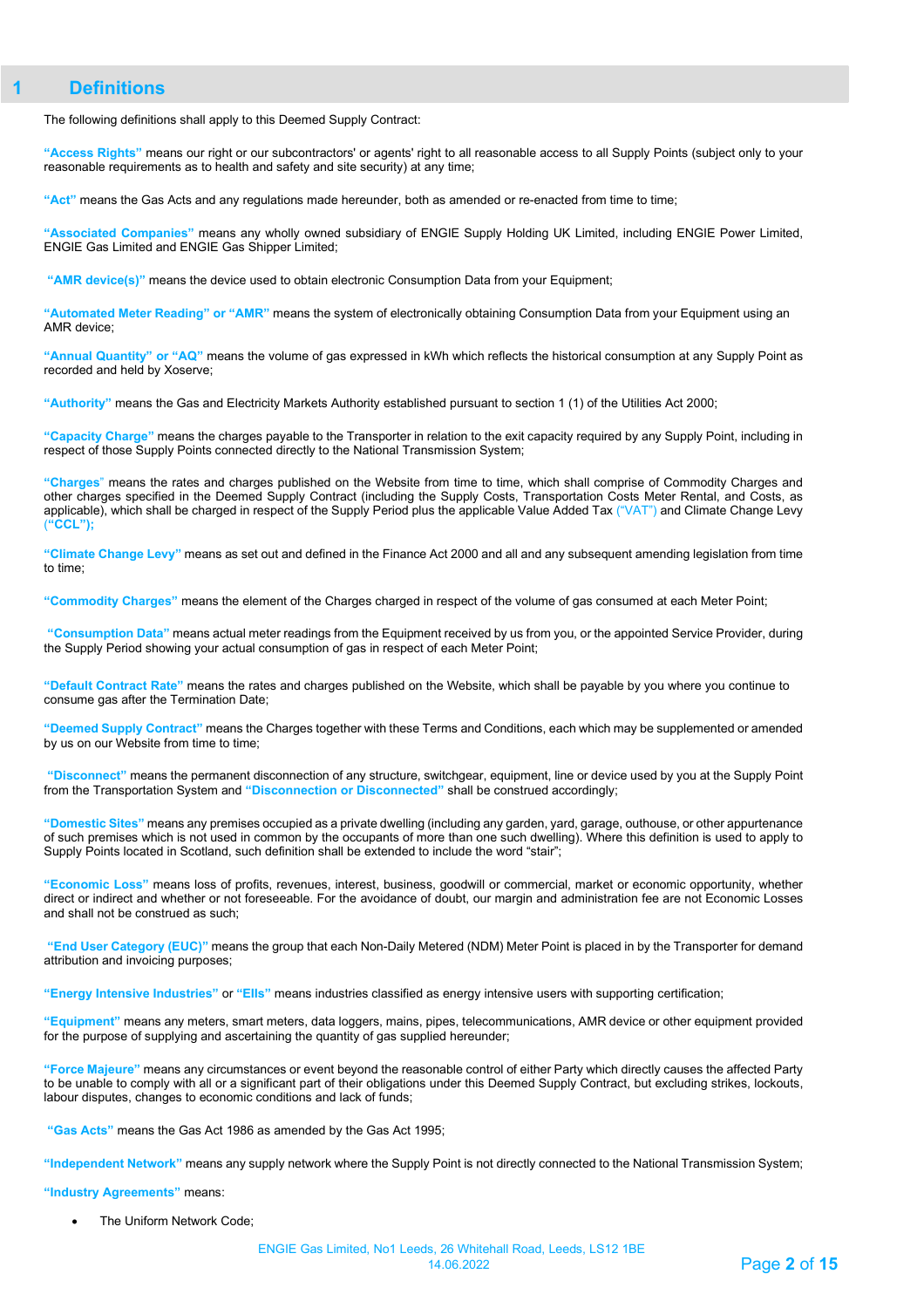- the Short Form Code; the Independent Gas Transporters' (IGT) Codes;
- our Licence(s);
- the Act:
- Smart Energy Code;
- Smart Meter Installation Code of Practice; and
- any other code, agreement or legally binding obligation imposed on us, or into which it is or becomes necessary for us to enter in order to supply gas;

**"Industry Laws"** means any legally binding obligations imposed on us and other authorised gas suppliers under the Industry Agreements or any other code agreement or arrangement which we and other authorised gas suppliers are obliged by the Acts, Industry Agreements or any Licence to be a party to or to comply with;

**"Invoice(s)"** means the invoices we shall issue to you under this Deemed Supply Contract, including reconciliation invoices issued in accordance with Clause 6.1;

**"Invoicing Date"** means the date on which we shall issue the Invoices to you;

**"Isolate"** means the securing of a Meter Point so that gas cannot be off-taken from the Transportation System at that point; and "**Isolation**" shall be construed accordingly;

**"Licence"** means any Transporter's Licence, Shipper's Licence or Supplier's Licence; and **"Licensed"** shall be construed accordingly;

**"Meter Point"** has the meaning given to such expression in the Industry Agreements (including both Daily Metered (DM) and Non-Daily Metered (NDM) Meter Points) and identified by a specific Meter Point Reference Number (**"MPRN"**);

**"Metering Costs"** means a component (if any) of the Charges, comprising any charges relating to the installation, provision, rental and maintenance of your Equipment at the Supply Point on the Start Date;

**"Meter Rental"** means the aggregate of the Metering Costs and Meter Reading Costs;

**"Meter Reading Costs"** means the cost of reading and obtaining Consumption Data from your Equipment;

**"Micro Business Consumer"** means a company supplied or requiring to be supplied with gas or electricity at non-domestic sites which has any or all of the following; (i) an annual consumption of electricity of not more than 100,000 kWh; or (ii) an annual consumption of gas of not more than 293,000 kWh; or (iii) fewer than ten (10) employees (or their full time equivalent) and an annual turnover or annual balance sheet total not exceeding €2 million;

**"Micro Business Terms"** means the additional terms and conditions which will be appended to this Deemed Supply Contract and applicable to the Supply where you are a Micro Business Consumer;

**"Offtake Point"** means the outlet of any control valve at any Meter Point;

**"Parties"** means both us and you and **"Party"** is either one of us;

**"Payment Date"** means the date fourteen (14) days from the date of any Invoice issued by us to you;

**"Payment Method"** means by means of direct debit, or as otherwise set out on your Quotation Document;

**"Pipeline System Emergency"** means where circumstances apply which are not deemed to be a Force Majeure event and are such that in the opinion of the Transporter:-

- (a) the safety of the Transportation System is significantly at risk;
- (b) the safe conveyance of gas by that Transportation System is significantly at risk; or
- (c) gas conveyed by that Transportation System is at such a pressure, or of such a quality, as to constitute, when supplied to premises, a danger to life or property;
	- and that opinion is not manifestly unreasonable.

**"Reconciliation Invoice"** means an invoice debiting or crediting your account as a result of a calculation by us of the difference between; (a) the Charges which ought to have been levied; and (b) the actual Charges that were levied during the Reconciliation Period;

**"Reconciliation Period"** means the period to which a Reconciliation Invoice refers, the beginning and end dates of which are stated on the Reconciliation Invoice;

**"Registered Supplier"** means a gas supplier licensed under the Act and registered with the Authority;

**"Related Entity"** means (i) a subsidiary of you or a holding company of you or any subsidiary of that holding company, as such terms are defined in the Companies Acts 2006, (ii) where you and a proposed new tenant or occupant of the Property have an individual with authority, director, company secretary or an individual or entity with Control in common, where, "Control " is defined as the ability to control or direct, directly or indirectly, the board, executive body, decision making process or management of an entity by virtue of ownership, right of appointment, right to control or election or appointment, or voting rights, (iii) an individual with authority, director, company secretary or entity/individual with Control in relation to a proposed new tenant or occupant is a family member of an individual with authority, director, company secretary or an individual or entity with Control, in you, or (iv) a proposed new tenant or occupant otherwise has an identifiable relationship with you;

**"Relevant Transfer Date"** means: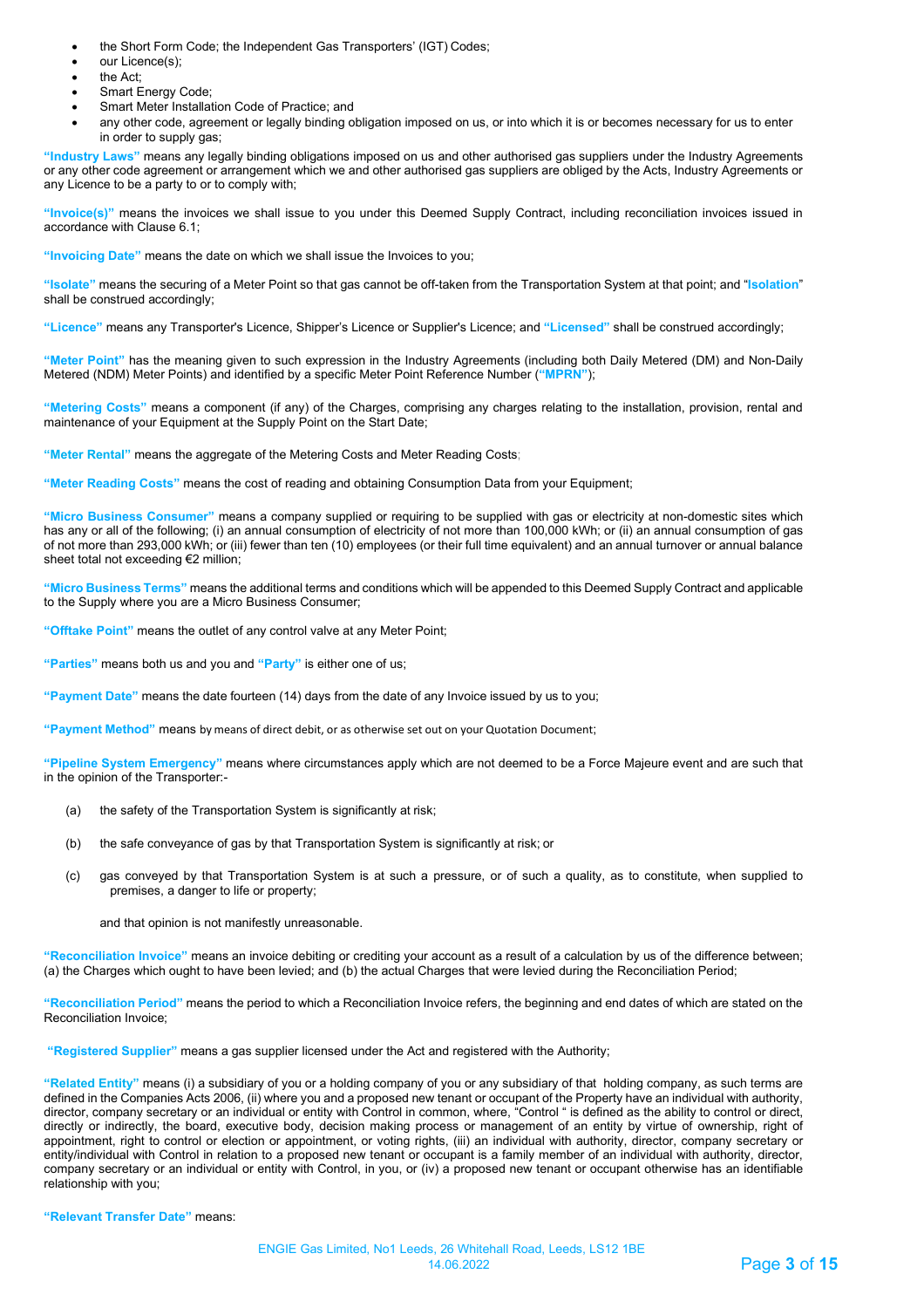- (a) the day after the day on which you enter into an gas supply contract (including if relevant this Deemed Supply Contract)with any Registered Supplier; or
- (b) if after entering into an gas supply contract there is a period of time within which you may decide not to proceed with the contract(a **"Cooling Off Period"**), the earlier of –
	- (i) the day after the day on which that Cooling Off Period ends;
	- (ii) fourteen (14) days after the day on which you entered into the new gas supply contract.

For the avoidance of doubt there is no such Cooling Off Period applicable to this Deemed Supply Contract and your entry into this Deemed Supply Contract is set out at Clause 3.1.

**"Security Deposit"** means at our option either (i) a cash amount, together with you and us entering into a deposit agreement in a form acceptable to us; or (ii) a letter of credit from such financial institution and in such form of wording as is acceptable to us; or (iii) such other form of security as we may request or accept, including but not limited to any form of third party guarantee or indemnity; or (iv) a pre-payment or other form of payment plan and in the case of (i) to (iii) inclusive, in an amount which we reasonably consider would constitute the Charges equivalent to a period of four (4) calendar months calculated on a reasonable estimate of consumption, or such applicable longer period to reflect any extended payment terms that have been agreed with you. Where we initially choose (ii) – (iv) inclusive above but are not satisfied with the form of wording or institution proposed by you, then we may alternatively invoke (i) above;

**"Service Provider"** means any meter reading agent, data collector, meter operator, meter asset maintainer, meter asset provider, data aggregator, automated meter reader providers and any other third party appointed to act for or on behalf of either Party;

**"Start Date"** means the date on which you intend to start to receive a supply of gas from us on the terms of the Supply Contract as further set out in the Quotation Document;

**"Smart Meter"** means a meter we can read remotely to measure how much electricity or gas you are using, without having to visit the Supply Point, including, as appropriate, the communications hub and ancillary equipment serving same, including an AMR meter;

**"Supply"** means the provision of gas by us to you under this Deemed Supply Contract;

**"Supply Period"** means for a Supply Point, the period beginning on the Start Date and ending on the Termination Date;

**"Supply Point"** means a combination of one or more Meter Points at the same location where we are the Registered Supplier in order to be able to provide a Supply to you in accordance with this Deemed Supply Contract;

**"Termination Date"** means the date on which the Deemed Supply Contract is terminated in accordance with these Terms and Conditions(including pursuant to clause 5.6);

**"Terms and Conditions"** means the terms and conditions set out in this document;

**"Transporter"** means either National Grid plc, the Distribution Network Owners (DNOs), the Independent Gas Transporters (IGTs), any Service Provider and/or any other person or body Licensed to transport gas and which transports gas in connection with this Deemed Supply Contract;

**"Transportation Costs"** means a component of the Charges, comprising those charges payable to the Transporter for (a) capacity, commodity and customer charges, (b) Meter Reading Costs and (c) variable throughput charges as applicable from time to time under the Industry Agreements and specified as in the Charges or as otherwise notified to you as payable during the Deemed Supply Contract from time to time;

**"Transportation System"** means any pipeline and equipment system or network through which gas is transported by a Transporter, including the National Transmission System and any Independent Network;

**"Unidentified Gas Cost"** means the costs that are levied on us in respect of gas which is taken off the Transportation System and not directly attributed to or paid for by any specific shipper;

**"Uniform Network Code"** means the agreement as modified from time to time between the Transporter and the gas shippers which sets out the commercial terms for gas transportation services applying in respect of the National Transmission System, to which we are a Party;

**"Website"** means our website at business.engie.co.uk or such other address as we notify you of in writing in each case and updated or amended from time to time:

**"We/us/our"** means ENGIE Gas Limited (Registered No. 3814495) whose registered offices are at No 1 Leeds, 26 Whitehall Road, Leeds, West Yorkshire LS12 1BE;

**"Working Day"** means Monday to Friday inclusive but excluding days identified as Bank Holidays in England;

**"you" or "your"** means the person or organisation who has received the Supply at the Supply Point and has thereby become a Party to this Deemed Supply Contract.

## <span id="page-3-0"></span>**2 Interpretation**

- 2.1 References to statutory or regulatory provisions or Industry Agreements or Industry Laws include any amendments, variations,<br>consolidations or replacements, regulations made there under, re-instatements or re-enactme
- 2.2 The expression "including" shall be construed without limitation.
- ENGIE Gas Limited, No1 Leeds, 26 Whitehall Road, Leeds, LS12 1BE 2.3 Words and expressions used in this Deemed Supply Contract, but not defined in Clause 1, shall where appropriate beconstrued: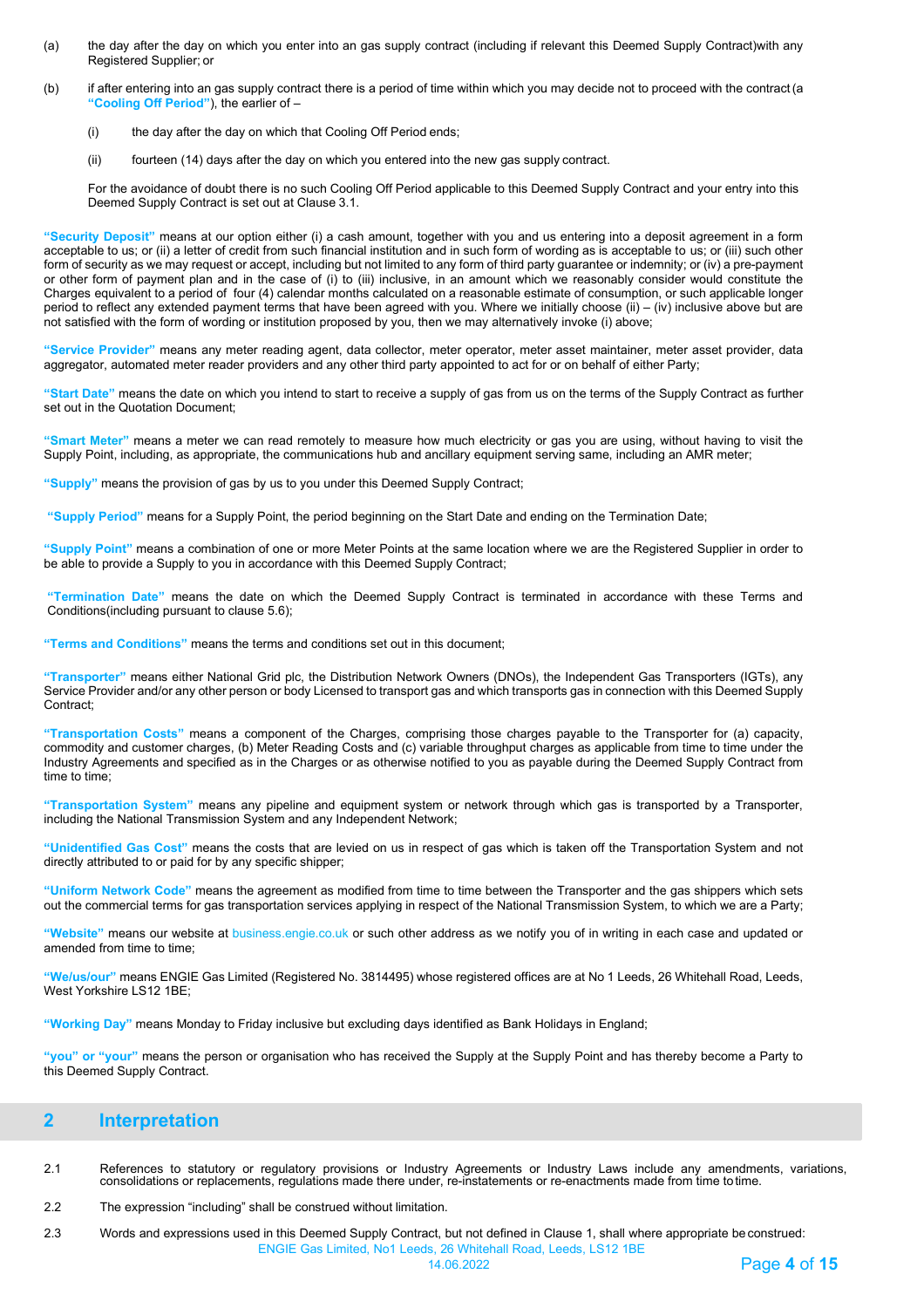- 2.3.1 as they are defined in the Act or in the Industry Agreements/ Industry Laws; or
- 2.3.2 in accordance with their wider usage in the gas industry generally.
- 2.4 Should any conflict arise between the content of this Deemed Supply Contract and the Industry Agreements then the Industry Agreements or Industry Laws shall take precedence.
- 2.5 Where there is more than one Supply Point receiving a Supply, then reference to a Supply Point is deemed to mean all the Supply Points each on an individual basis.
- 2.6 Unless the context otherwise requires, words in the singular shall include the plural and words in the plural shall include thesingular.

## <span id="page-4-0"></span>**3 Contract Period**

#### **Commencement and Duration of this Deemed Supply Contract**

- 3.1 This Deemed Supply Contract binds both Parties from the date you take ownership, control or occupation of the Supply Point and shall not terminate in relation to the Supply Point until such time as:
	- 3.1.1 you enter into an express formal gas supply contract with us; or
	- 3.1.2 the Supply Point(s) are registered with another supplier authorised under the Act; or
	- 3.1.3 the Supply Points (or any one or combination of the Supply Points) are Disconnected.

#### **Transfer of Supply**

- 3.2 Where you wish to transfer any Supply Point we may enter an objection under the customer<br>transfer process in accordance with the Industry Agreements to prevent an alternative Registered Supplier from registering the Point if:
	- 3.2.1 there are any overdue Invoices not paid by their Payment Date (including, Reconciliation Invoices and Invoices for interest) or other outstanding sum due hereunder,such Invoices or outstanding sum not being subject to a bona fide dispute, or you are in breach of the terms of the Deemed Supply Contract; and/or
	- 3.2.2 an alternative supplier attempts to register a single Meter Point where we are the Registered Supplier for one or more related Meter Points.
- 3.3 Where we do not enter an objection of the type detailed in Clause 3.2, or where we do enter an objection when that objection is removed, we shall co-operate with any new supplier to enable the transfer to be completed within twenty one (21) days of the Relevant Transfer Date unless:
	- 3.3.1 you request that the transfer takes place over a longer time period; or
	- 3.3.2 you withdraw your request for a transfer by notifying the new supplier that you do not wish to switch to that supplier;or
	- 3.3.3 one or more of the conditions in Clause 3.4 applies.
- 3.4 The conditions applicable to Clause 3.4 are that, on or after the Relevant Transfer Date:
	- (a) We do not have all of the information required in order to complete the transfer and:
		- (i) we have taken all reasonable steps to obtain the missing information from you and you have not provided that information, or the information you provided is incorrect; and
		- (ii) that information is not readily available to us from another source; or
	- (b) we are prevented from completing the transfer in accordance with this Clause 3.4 due to any other circumstance caused by you.
- 3.5 We will not charge you for the transfer of the Supply Point to a new Registered Supplier. However, and for the avoidance of doubt, all other Charges, including if relevant any termination payment due under the terms of this Deemed Supply Contract will be and will remain due and payable on the transfer of the Supply Point.
- 3.6 Where you fail or refuse to enter into an express formal gas supply contract with us, or to transfer your supply to an alternative Registered<br>Supplier, we may at our discretion terminate this Deemed Supply Contract on (or any one or combination of the Supply Points) to be Disconnected or Isolated immediately (and we shall be entitled to exercise Access Rights in doing so) and recover from you all costs incurred in such Disconnection or Isolation.

## <span id="page-4-1"></span>**4 Your Consumption Information and other obligations**

- 4.1 You acknowledge and agree that:
	- 4.1.1 title and risk in the gas shall pass to you at the Offtake Point;
	- 4.1.2 the quantity of gas in kWh supplied under this Deemed Supply Contract shall be calculated in accordance with section 12 of the Act;
	- 4.1.3 the volume of gas supplied shall be measured and corrected for pressure and temperature in accordance with the Gas (Calculation of Thermal Energy) Regulations 1996;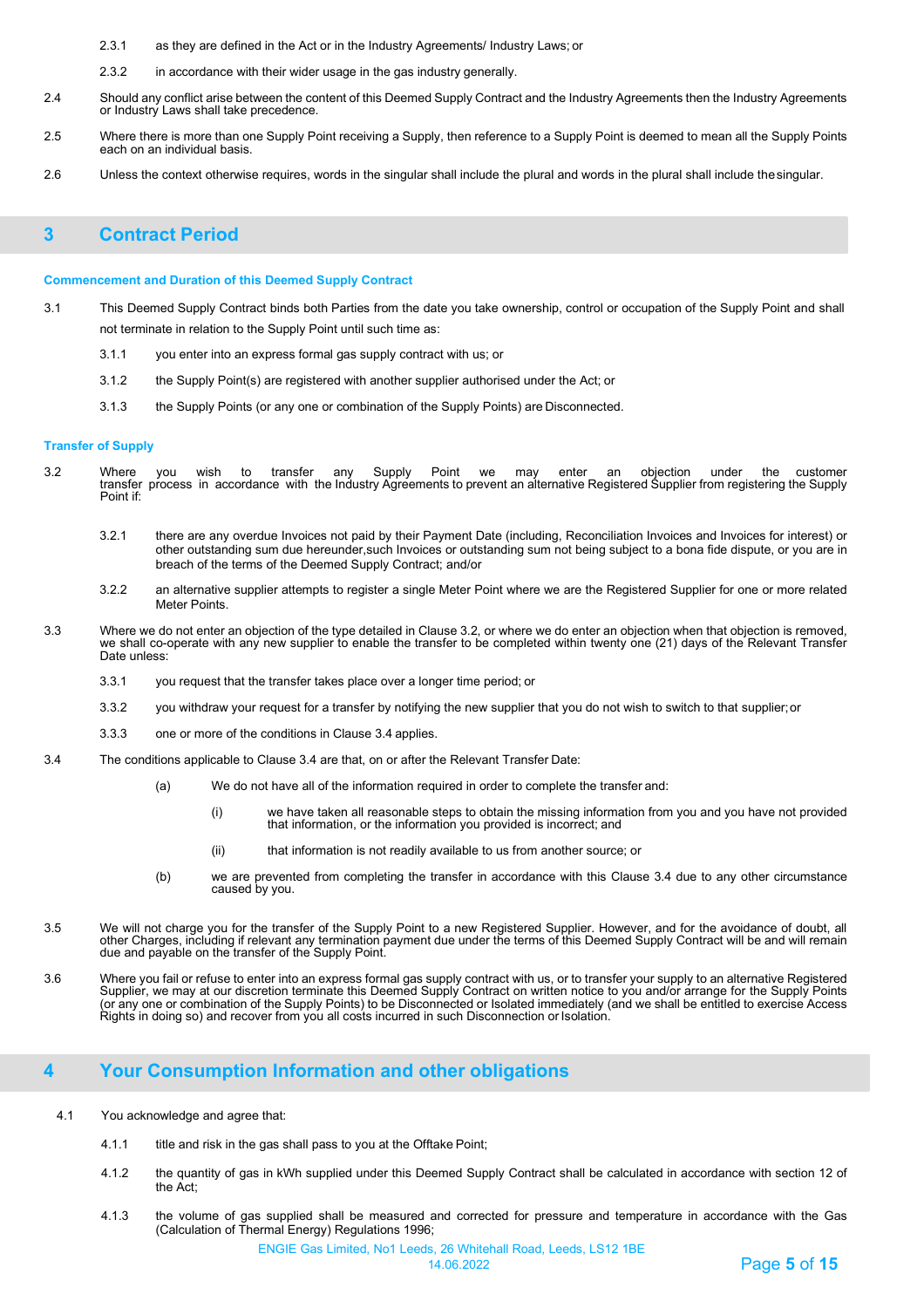- 4.1.4 where you fail to provide us with regular actual readings from your Meter, we shall be entitled to rely on estimated Meter reads for the purposes of calculating your Invoices, including any associated Reconciliation invoices;
- 4.1.5 you shall use gas supplied under this Deemed Supply Contract so that it does not interfere with the efficient and safe supply of gas to other consumers;
- 4.1.6 you will provide with us with an up to date emergency telephone number clearly identifying personnel who can be contacted at any time for the purposes of reporting or facilitating a response to any emergency at any Supply Point;
- 4.1.7 you shall indemnify us against all costs and losses we incur should your Service Providers, in our reasonable opinion, fail to provide their services adequately. In such circumstances we may de-appoint that Service Provider and appoint another ourselves and you shall indemnify us for all costs and losses we incur in doing so;
- <span id="page-5-0"></span>4.1.8 the Supply shall be for your consumption during the Supply Period and that you shall not on-supply any third party, without our prior written consent.

## **5 Supply Points**

#### **Removal of Supply Points**

- 5.1 If you wish to dispose of or sell any Supply Point to a third party or cease to lease, own or occupy a Supply Point during the term of this Deemed Supply Contract then such Supply Point shall only be removed from this Deemed Supply Contract where you have provided us with:
	- 5.1.1 you have provided us with at least forty five (45) days' notice in writing; and
	- 5.1.2 you have provided us with written details of the Meter reading at the date of removal (having regard to the timescales in Clause 5.1.1), valid contact details for the new or remaining lessee, lessor, owner or occupier of the Supply Point, including full address and contact and satisfactory evidence of this change.
	- 5.1.3 there are no overdue Invoices not paid by their Payment Date (including, Reconciliation Invoices and Invoices for interest) or any other outstanding sum due hereunder, such Invoices or outstanding sum not being subject to a bona fide dispute, or you are in breach of the terms of the Deemed Supply Contract.
- 5.2 Notwithstanding the notice requirements in Clause 5.1 above, this Deemed Supply Contract shall remain in full force and effect with respect to all Supply Points and any Supply delivered to it and we shall be under no obligation whatsoever to remove such Supply Point from this Deemed Supply Contract unless and until we have provided our written consent to such removal.

#### **Discontinuance of Supply**

- 5.3 If you wish to discontinue consumption of gas at any Supply Point during the term of this Supply Contract whilst you continue to lease, occupy or own such Supply Point then, until such time as the relevant meter Point(s) is/are Disconnected and the Equipment is removed you shall indemnify us in respect of:
	- 5.3.1 all on-going Transportation Costs, Metering Costs, Meter Reading Costs and other ancillary costs associated with such Supply Point, including those accruing to the Supply Point after Disconnection or Isolation;
	- 5.3.2 all Isolation and Disconnection costs; and
	- 5.3.3 all of our costs and losses incurred as a result of the Isolation, Disconnection or meter removal costs.
- 5.4 If gas is not used at any Supply Point for a consecutive period in excess of six (6) calendar months we may, at our sole discretion, arrange for the Disconnection or Isolation and/or removal of the Equipment at that Supply Point and you shall indemnify us for a reasonable administration fee and all costs incurred by such Disconnection or Isolation and/orremoval.

#### **Domestic Sites**

- 5.5 You acknowledge and accept that:-
	- 5.5.1 we will not accept the addition of a Domestic Site to the Deemed Supply Contract; and
	- 5.5.2 we will not accept the removal of a Supply Point from the Deemed Supply Contract under Clause 5.1 if the site would thereafter be a Domestic Site and/or if the new owner, occupier or lessee would be a domestic customer;
	- 5.5.3 we will not accept any change to the use and/or ownership of any Supply Point included in the Deemed Supply Contract to a Domestic Site; and
	- 5.5.4 in the case of Clauses 5.5.2 and 5.5.3, you will remain liable for the Charges and all and any other costs associated with that Supply Point as if it were and remained in your commercial and/or industrial use and ownership.

#### **Moving Location**

- 5.6 If you are moving from the property serviced by the Supply Points, please provide accurate readings to us at least two (2) Working Days before the day you move. Please note that you shall continue to be liable for Charges payable under this Deemed Supply Contract until responsibility for them is assumed by a new owner or occupier of the said property (whose details you should provide to us), or Supply is permanently Disconnected by us or the DNO. Furthermore, if we have reasonable grounds for believing that you are seeking to effect a change of tenancy/occupancy to a Related Entity, we may at our sole discretion not bring the Deemed Supply Contract to an end, in which case we will write to advise you.
- 5.7 Please provide us with a final Meter Point reading on or around the day that you move out in accordance with clause 5.6.

**Micro Business Consumer**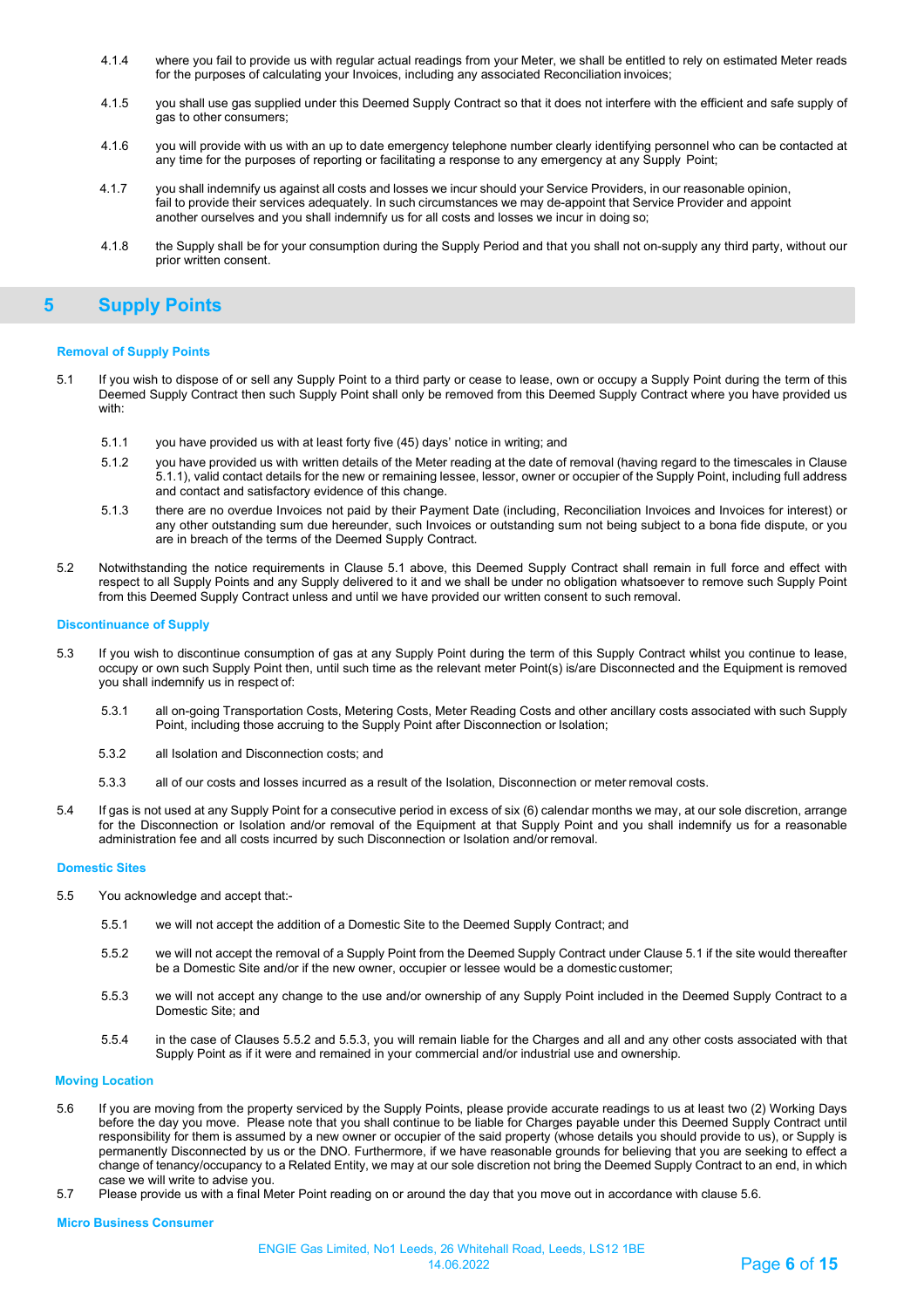- 5.8 You shall notify us immediately after the Start Date as to whether you are a Micro Business Customer and keep us notified on an ongoing basis.
- 5.9 If during the Supply Period, your business changes such that you become a Micro-Business Consumer or you hold any information which we may deem relevant for the purposes of determining whether you are a Micro-Business Consumer, you shall notify us immediately.

## <span id="page-6-0"></span>**6 Charges and Payment**

- 6.1 You shall be invoiced on the basis of Consumption Data (available at the time, subject to Clause 6.10) on a monthly basis unless otherwise notified in writing by us.
- 6.2 In consideration of the Supply in accordance with this Deemed Supply Contract you shall pay us all Charges detailed in the Invoices without set off, deduction or counterclaim using the Payment Method and by the Payment Date. For the avoidance of doubt, where it is necessary to credit and reissue an Invoice for any reason, the payment term attributable to the original Invoice shall be applied to the reissued Invoice, which could mean, in practice, a requirement for immediate settlement by you.
- 6.3 We may at any time without notice to you, set off any of your liabilities (i) to any of our Associated Companies against any liability of us to you, whether either liability is present or future, liquidated or unliquidated and whether or not either liability exists under this Deemed Supply Contract t, or (ii) Us in relation to any outstanding sum due by You pursuant to the terms of this Supply Contract against any overpayment received from You either under this Deemed Supply Contract, or another contract between You and Us or You and an Associated Company. Any exercise by us of our rights under this Clause 6.3 shall not limit or affect any other rights or remedies available to us under this Deemed Supply Contract or otherwise.
- 6.4 We shall be entitled to charge you an administration fee in respect of each Invoice if payment is not made by the agreed Payment Method, including for the avoidance of doubt, where you make payment by credit card.
- 6.5 We shall use our reasonable endeavours to send you an Invoice for the Charges once we have been notified of your occupation of the<br>Site. Any queries regarding your Invoice should be raised within 14 days of the
- 6.6 We may (both before and after judgment) charge you interest at 4% above the Bank of England's base lending rate from time to time, compounded daily on any overdue amount. In addition, we shall be entitled to charge you administration fees and costs we incur in<br>pursuing you in relation to overdue sums. Furthermore, where we initiate Disconnection due t entitled to charge you our reasonable costs incurred in connection therewith, and in the event of continued non-payment we may apply our Default Contract Rate as published on the Website, for the Supply Period.
- 6.7 We reserve the right to charge you an administration fee for each copy Invoice you request.
- 6.8 Should you wish a purchase order number to be added to an Invoice, you must notify us by email to the email address detailed in Clause 11.10 no later than thirty (30) days ahead of the Invoice Date, failing which no purchase order number will be added to that Invoice. We shall be entitled to charge you an administration fee for the addition of a purchase order number to an Invoice.
- 6.9 If any overdue amount is the subject of a bona fide dispute, then you shall still pay any undisputed portion of an Invoice by the Payment Date.
- 6.10 We will use reasonable endeavours to invoice you for your consumption using validated Consumption Data. However, where we receive non-validated, incomplete or, in our reasonable opinion, inaccurate Consumption Data we will be entitled to charge you on the basis of our estimate of consumption. Upon receipt of validated Consumption Data we will then be entitled but not obliged to issue Reconciliation Invoices, whether during or after the end of the Supply Period. For the avoidance of doubt, this Clause 6.10 survives termination of this Deemed Supply Contract.
- 6.11 If at any time during or after the Supply Period, one or more elements of the Charges are found to have been incorrectly calculated or wrongly omitted or included in any Invoice, then we shall be entitled but not obliged to issue a Reconciliation Invoice in respect of the same. For the avoidance of doubt, this Clause 6.11 survives termination of the Deemed Supply Contract.
- 6.12 In addition to the provisions of Clause 6.11, we are entitled but not obliged to issue Reconciliation Invoices during or after the Supply Period in respect of any or all elements of the Charges. For Supply Periods greater than twelve (12) months, we will usually issue Reconciliation Invoices annually, but may do so more or less frequently.
- 6.13 You are entitled to request a Reconciliation Invoice of the Charges provided that: there have been no previous Reconciliation Invoices issued in respect of that element of the Charges for the period in question within the last twelve (12) months; and
	- 6.13.2 such request is received within twelve (12) months of (a) the Termination Date; or (b) the date of the last Invoice; or (c) our receipt of fully validated Consumption Data, whichever is the later.

For the avoidance of doubt, this Clause 6.13 shall survive termination of the Supply Contract.

- 6.14 We shall be entitled to vary any component of the Charges by a reasonable and proportionate amount, at any time during the Supply Period, so as to minimise the amount of any Reconciliation Invoices. At your request we shall provide reasonable evidence to demonstrate why the Charges have been varied and to support our substitute Charges.
- 6.15 Where Meter Rental is specified as "Pass-Through" in the Quotation Document, and where no direct contracts exist between you and a meter service provider, it will be charged at the prevailing weighted average rate incurred by us or as otherwise determined as attributable to you by us, acting reasonably, In addition to the Metering Rental you shall be liable to pay any costs incurred by us where any Equipment not in situ at the Start Date is fitted at a Supply Point, including but not limited to installation and rental charges.
- 6.16 Transportation Costs are still payable by you for any Meter Points which remain energised even if they are not consuming gas and regardless of whether the relevant costs are referred to in the Charges. Metering Costs and Meter Reading Costs are still payable by you for any meters which remain on site, even if they are not connected and regardless of whether the relevant costs are referred to in the Charges.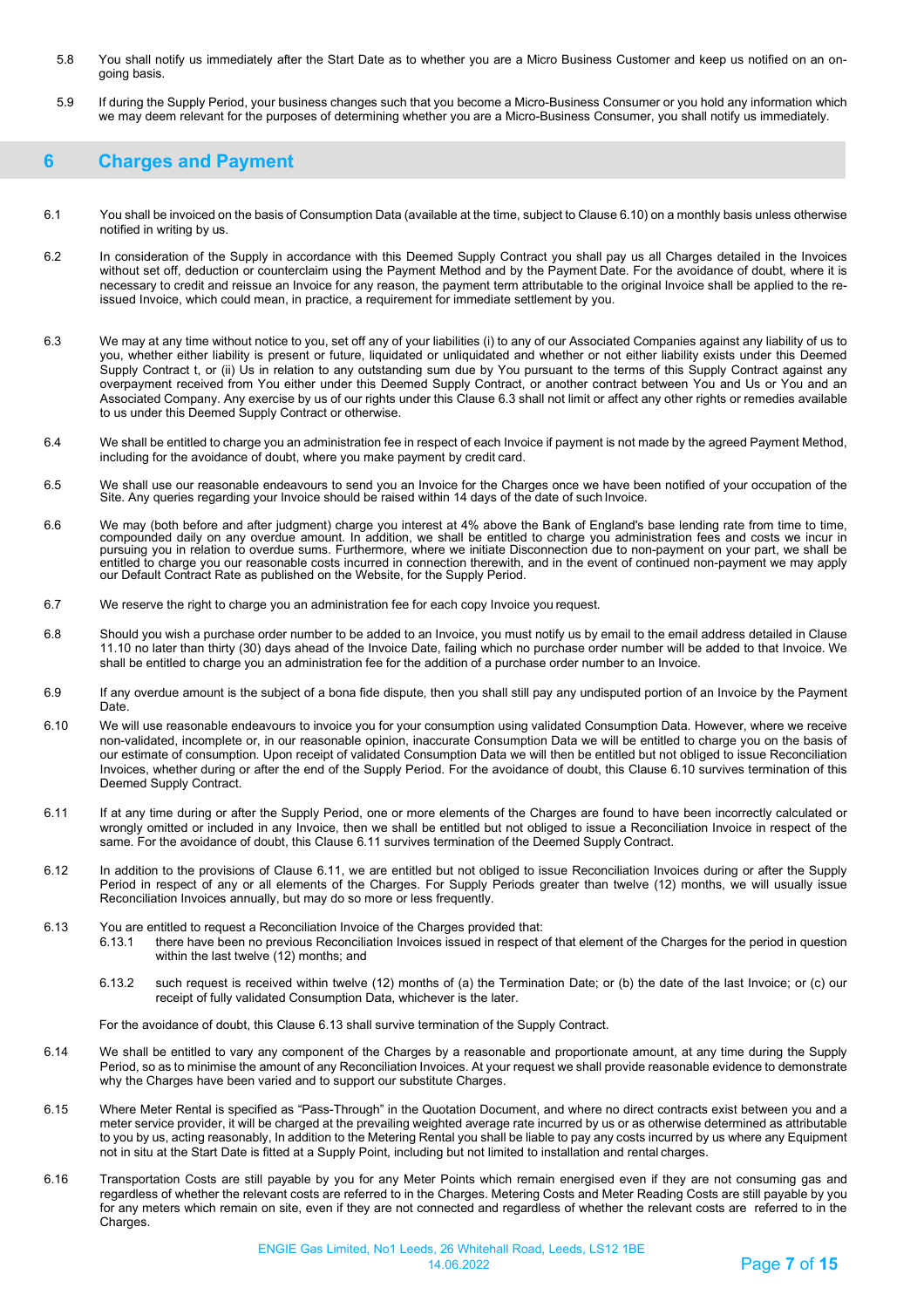- 6.17 We shall be entitled to recover from you and you shall indemnify us in respect of a proportionate amount of any additional costs, charges, expenses or liabilities **("Costs")** which are incurred by us in supplying the gas or are levied against us including, but not limited to, where such Costs arise in the following circumstances:
	- 6.17.1 from the imposition, or variation in the rate, of any energy-related tax, levy or duty;
	- 6.17.2 as a result of; (a) any imposition, revision, variation, amendment or change in interpretation, of any statute, statutory instrument, regulation, law, directive **("Legislation")** or the Industry Agreements; (b) any new Legislation or new Industry Agreements; or (c) any decision, direction, order or interpretation of Legislation or the Industry Agreements by the Authority or any other relevant regulatory body;
	- 6.17.3 as a result of, us fulfilling our or your obligations or, your failure to comply with your obligations, under any of the Industry Agreements in relation to safety issues or investigations in connection with any of the SupplyPoints;
	- 6.17.4 any Supply Point being (or becoming known to be) reclassified or re-designated as daily metered;
	- 6.17.5 where any supply point ratchet charges arise from the Supply Point Capacity being exceeded or exit capacity overrun charges arise, which shall be payable monthly in arrears by you upon us notifying you of those charges arising;
	- 6.17.6 where the demand pattern of an Non Daily Metered (**"NDM"**) Supply Point is inconsistent with the End User Category assigned by the Transporter such that the Transporter assigns a different End User Category;
	- 6.17.7 where our costs increase due to changes to the method for apportioning the NDM error across different categories of consumer;
	- 6.17.8 as a result of inaccurate metering equipment including programming, or due to default by the ServiceProvider;
	- 6.17.9 as a result of the cost of unidentified gas being passed on to gas suppliers through the Reconciliation by Difference (**"RBD"**) or other mechanism; and
	- 6.17.10 where we incur charges from Service Providers in relation to removal, discontinuance or transfer of theEquipment;
	- 6.17.11 where we incur costs or loss as a consequence of error or omission by any Transporter and we are not able to recover such costs or loss from the Transporter;
	- 6.17.12 all costs whatsoever incurred by us pursuant to the terms of our Licence.
- 6.18 We will be entitled, where applicable, to include a Charge on each Invoice to reflect the Unidentified Gas Cost. We shall be entitled to issue you with a Reconciliation Invoice from time to time, whether during or after the Supply Period, where actual costs we have incurred on your behalf differ from those we have included on your Invoice over the applicable ReconciliationPeriod.

## <span id="page-7-0"></span>**7 Meters and Equipment**

### **Ownership of Equipment**

- 7.1 Unless otherwise agreed with you in writing, or provided for in this Deemed Supply Contract, we do not own and are not responsible for the installation, operation, maintenance, renewal, Isolation, Disconnection or removal of any Equipment at your SupplyPoints.
- 7.2 Equipment may be installed up to the Offtake Point which shall remain the property of the Transporter or the Service Provider.

### **Appointment of Service Providers and Maintenance of Equipment**

- 7.3 You shall pay agreed contributions towards installation, maintenance, inspection, operation and renewal of all or part of the Equipment belonging to the Transporter or Service Provider without being able to claim any rights of ownership over that Equipment.
- 7.4 We shall, at your cost, make any necessary arrangements with the Transporter or any relevant Service Provider for the installation, operation, maintenance, renewal, Isolation, Disconnection or removal of the Equipment.
- 7.5 You shall ensure that all Equipment installed at the Supply Points is kept in proper order for registering the quantity of gas supplied to each Supply Point.
- 7.6 You warrant that meters installed at the Supply Points are stamped in accordance with Section 17 of the Act. You shall inform us immediately if you know, or have reason to believe, that any meters are no longer stamped.
- 7.7 We shall use our reasonable endeavours to make arrangements for the reading of your meters in accordance with the readingcycles.
- 7.8 You shall ensure that there is a contract between you and appropriate Service Providers for each Supply Point and where no such contract is in place then we shall be entitled to appoint an alternative Service Provider and recover from you all costs and expenses incurred by us as a result of doing so.
- 7.9 Subject only to Clauses 4.1.2 and 4.1.3, the register of a Meter Point shall be conclusive evidence of the quantity of gas supplied through that meter.

### **Examination and Removal of Equipment**

7.10 We are entitled to require that Equipment be removed, repaired or replaced where we consider it to be damaged, incorrectly recording data, past its certification date or incorrect for the product structure and you shall notify us immediately where you become aware of or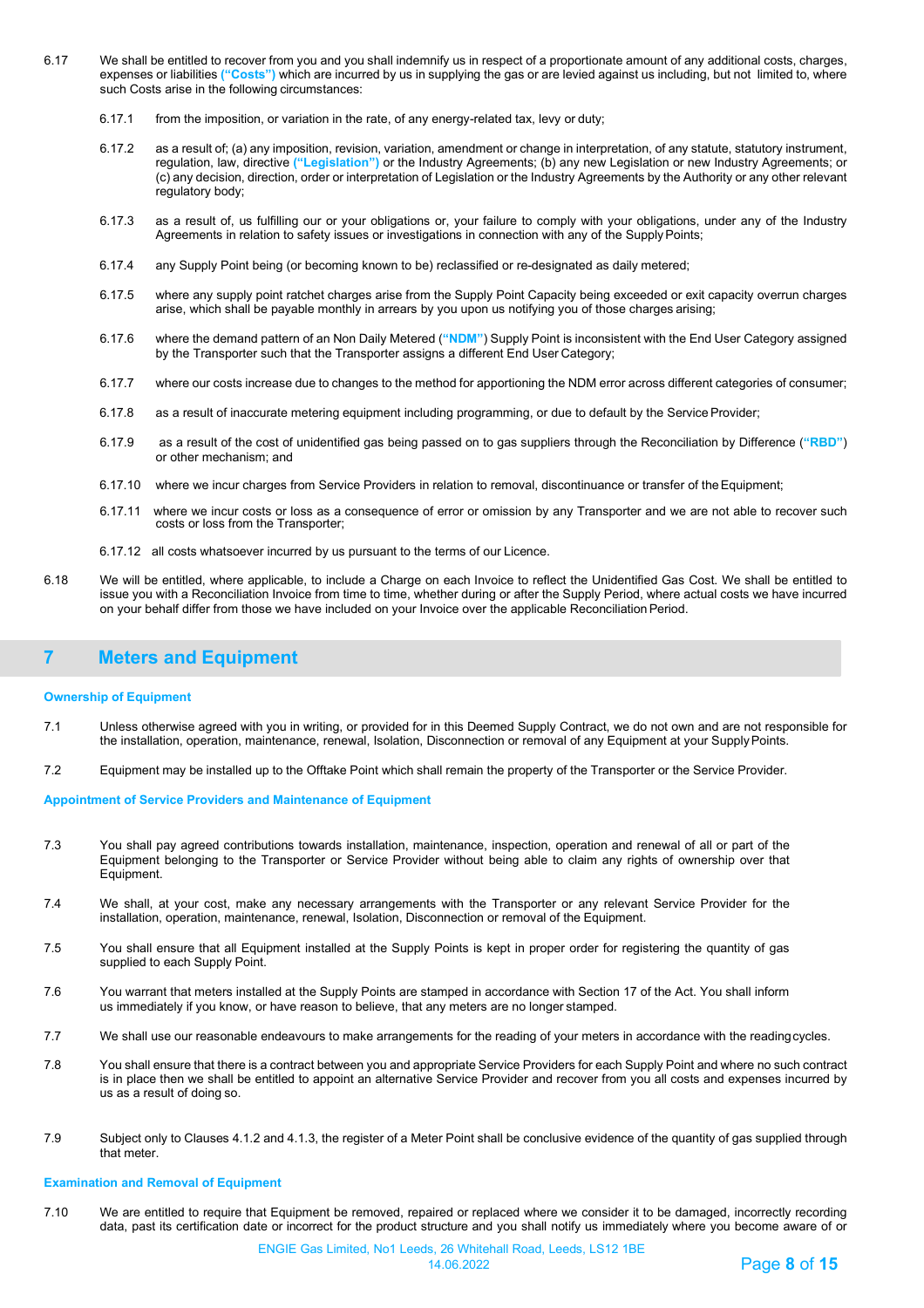suspect any such circumstances.

- 7.11 If, in accordance with the relevant provisions of the Act, either Party requires a meter examiner to examine any Meter Point provided for the purposes of ascertaining the quantity of gas supplied under this Deemed Supply Contract, then where the Equipment is found to register inaccurately to a degree exceeding that permitted by the Act:-
	- 7.11.1 the Meter Point shall be assumed to have registered inaccurately to the degrees so found since the penultimate date on which (otherwise than in connection with the examination) the Meter Point was read or some other date as determined for this purpose under the Act except in a case where it is proved to have begun to register inaccurately as described on some later date; and
	- 7.11.2 you shall pay any invoice we issue or receive any credit for the additional cost or overcharge respectively established by such investigation; and
	- 7.11.3 the amount of allowance to be made to, or the surcharge to be made on you as a result of the inaccurate registration shall be paid to or by you within fifteen (15) days of notification of the adjustment.
- 7.12 If a Meter Point is installed, removed for examination, maintained, meter reading, inspected or renewed, any expenses we incur in removing, examining and re-installing the meter or substituting the meter shall be paid by you upon receipt of Invoice. You acknowledge and agree that this will not entitle you to claim any rights of ownership over that Equipment.
- 7.13 You shall allow the Access Rights without charge to enable us, our agents or the Service Provider to undertake the actions outlined at Clause 7.12 above and we shall give you reasonable notice (except in the case of emergencies when notice will not be required) of our intention to enter your site to enable us install, maintain, operate, meter reading, inspect or renew the Equipment or for the purposes of Isolating or Disconnecting the Supply.
- 7.14 You shall comply with and act in accordance with best industry practice in relation to the appointment of Service Providers and shall also comply with the RGMA (Review of Gas Meter Arrangements), including but not limited to the requirement to provide file flows and information relating to any changes of Equipment.
- 7.15 Where you wish to use a Service Provider other than those which we recommend then you shall notify us of any such preferred Service Provider(s) which you wish to use and you shall indemnify us in respect of all costs which arise from your choice of Service Provider.
- 7.16 You are responsible for maintaining the Equipment and shall ensure insofar as it is required by law that the Equipmentis;
	- 7.16.1 appropriate;
	- 7.16.2 meets all the appropriate standards; and
	- 7.16.3 is kept safe and secure, including from weather damage and third party interference.
- 7.17 We shall not be responsible for checking the suitability of Equipment. You will pay for any work deemed necessary and undertaken by us to ensure that the Equipment is appropriate and meets the appropriate standards.
- 7.18 You shall provide protection for the Transporter's Equipment against damage by weather, physical damage and third partyinterference.
- 7.19 You shall provide to the Transporter, free of charge, supplies of power, water and drainage as are required for the Transporter's equipment.
- 7.20 Where the meter status or classification changes during the Supply Period then we shall be entitled to recover any costs which arise as a result of such changes.
- 7.21 You shall report any escape or suspected escape of gas to the Transporter's emergency service.

#### **Automated Meter Reading**

- 7.22 In accordance with the standard conditions of our gas supply licence, all Supply Points require to be an AMR enabled Meter Point.
- 7.23 You accept and agree that if your meters are not compliant with this legislation we will be entitled to exercise the Access Rights to your site in order to install an AMR device to your Meter Point at your cost.
- 7.24 We confirm that the AMR device installed will be compliant with the legislation and will be installed by a fully qualified engineer.
- 7.25 If a meter exchange is required, we will inform you and obtain your approval to carry out the work at your cost in advance.
- 7.26 Any costs associated with the installation of the AMR device and/or meter exchange will be subject to your prior agreement, such agreement not to be unreasonably withheld or delayed.
- 7.27 Where available, we may, at our discretion, use Consumption Data collected via any AMR system installed at any of your Meter Points for the purposes of calculating the Charges.

### **SMART Meters**

- 7.28 We shall have the right to remove meters and replace them with a Smart Meter. Any charges (including the expenses we incur in removing and re-installing the equipment, and, if applicable boosting the communications signal required for effective operation), shall be paid by you upon receipt of invoice, We (and relevant Service Providers) shall be entitled to exercise Access Rights without charge for the purpose of removal and installation of a Smart Meter.
- 7.29 You shall be responsible for any costs of maintaining the Smart Meter and shall not damage or interfere with the Smart Meter, including blocking or interfering with the communication signal to and from the Smart Meter. All costs passed on from the DNO and TNO and any termination costs, shall be paid by you upon receipt of invoice.
- ENGIE Gas Limited, No1 Leeds, 26 Whitehall Road, Leeds, LS12 1BE 7.30 If we intend to install a Smart Meter to measure the Supply and you wish to refuse such installation, you must tell us in writing. You can do this by contacting our customer services by e-mail at <u>customer.service@energysupply.engie.co.uk</u> or by writing a letter to our customer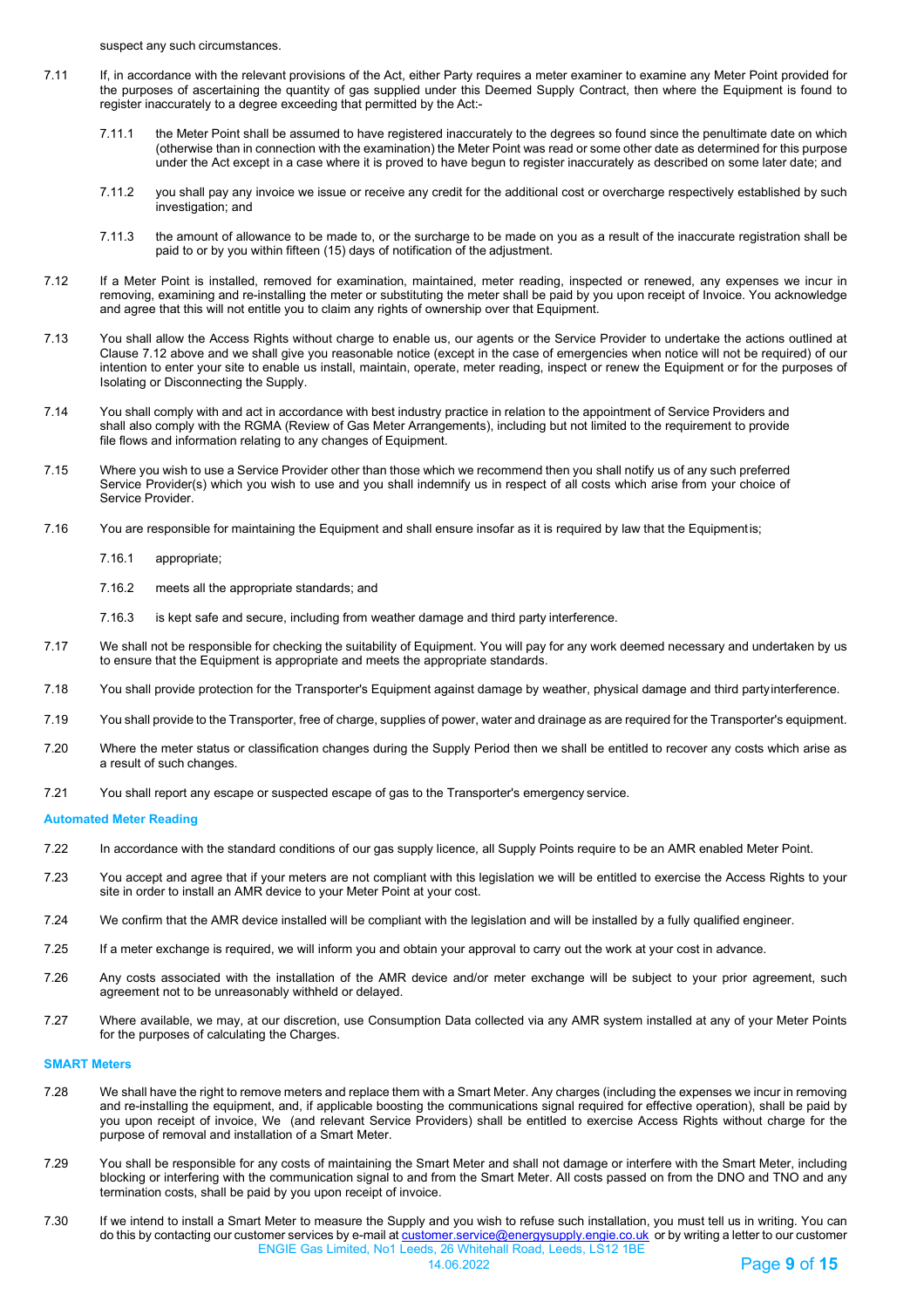## <span id="page-9-0"></span>**8 Liability**

- 8.1 Subject to the terms of Clause 8.3, the liability of either Party to the other in connection with this Deemed Supply Contract shall not exceed £1,000,000 (one million pounds) per incident or series of related incidents.
- 8.2 Subject to the terms of Clause 8.3 we will not be liable to you for:
	- 8.2.1 Economic Loss;
	- 8.2.2 any indirect or consequential loss;
	- 8.2.3 loss resulting from the liability of either Party to any other person; or
	- 8.2.4 any action, inaction or default by the Transporter or a Service Provider, including in the Disconnection or Isolation of any Supply Point.
- 8.3 Nothing in this Deemed Supply Contract shall exclude or limit the liability of either Party to the other for:-
	- 8.3.1 death or personal injury resulting from negligence;
	- 8.3.2 any obligation owed by either Party under the Act to the extent only that the Act expressly prevents any limitation of liability for failure to perform that obligation;
	- 8.3.3 any obligation to pay monies due under this Deemed Supply Contract or under any liability arising from any indemnity contained in this Deemed Supply Contract; or
	- 8.3.4 its fraud, or fraudulent misrepresentation, misstatement, act or omission.
- <span id="page-9-1"></span>8.4 You acknowledge and agree that, where applicable to any elements of the Charges, the prevailing time limits in the relevant Industry Agreements shall apply to any claim you make from us and any consequential liability on our part to you in respect of any reconciliations for industry or other charges previously levied by us on you and whether as a charge (pass through or otherwise), a reconciliation or a refund in respect of any charges from the Transporter or other body. Subject to Clause 8.3, nothing in this Clause 8 shall operate to restrict this position.
- 8.5 We shall pay to you any monies we receive from the Transporter which are specifically paid to us by the Transporter for the purpose of refunding you pursuant to the terms of the Industry Agreements.
- 8.6 Where any of the Industry Agreements require the Transporter and/or us to do anything, which may affect the Supply to the Supply Points, neither we nor the Transporter shall have any liability for any loss or damage suffered by you for complying with that requirement.

## **9 Force Majeure**

- 9.1 We shall not be liable to the other for delays or failures to fulfil all or a material part of our obligations under this Deemed Supply Contract if they are directly due to Force Majeure and provided that we shall notify you within twenty four (24) hours of the Force Majeure occurring<br>of its nature, expected duration, the measures they are taking to remedy and/or m
- 9.2 Force Majeure shall not relieve you from your obligations to indemnify or make payment to us under this Deemed Supply Contract, save that, subject to Clauses 9.3 and 9.4, in the event of gas not being supplied by us for reasons of Force Majeureyou:
	- 9.2.1 may obtain temporary supplies of gas from an alternative source or supplier for the time that the Force Majeure takes effect; and
	- 9.2.2 shall be under no obligation to pay the Charges for a supply of gas that is not supplied by us.
- 9.3 Where a Force Majeure results in us not being able to supply you with gas then during that period we shall be entitled to recover all costs<br>from you which are levied on us by a third party in relation to your Supply, i Meter Reading Costs and Metering Costs arising in respect of that period.
- 9.4 Where an event of Force Majeure subsists for a period exceeding thirty (30) days then either Party shall have the right to terminate this Deemed Supply Contract on the provision of written notice to the other.
- 9.5 The Party claiming to be affected by Force Majeure shall use all reasonable measures to mitigate and/or remedy the effects of the Force Majeure as soon as possible.

## <span id="page-9-2"></span>**10 Suspension, Termination and Breach**

#### **Suspension**

- 10.1 Notwithstanding any provision of this Deemed Supply Contract, for the duration of a Pipeline System Emergency we shall be entitled, at the request of the Transporter or any person authorised under Section 7A(2) of the Act to make arrangements for the conveyance of gas to the Supply Points, to discontinue the supply of gas to any Supply Point.
- 10.2 Notwithstanding any other provision of this Deemed Supply Contract, if we are given a direction under Section 2(b)(i) of the Energy Act<br>1976 prohibiting or restricting the supply of gas, then, for the purposes of or i the supply of gas to the Supply Points and you shall comply with such directions until further notice fromus.
- 10.3 You shall comply with any directions made by us or the Transporter for the purposes of: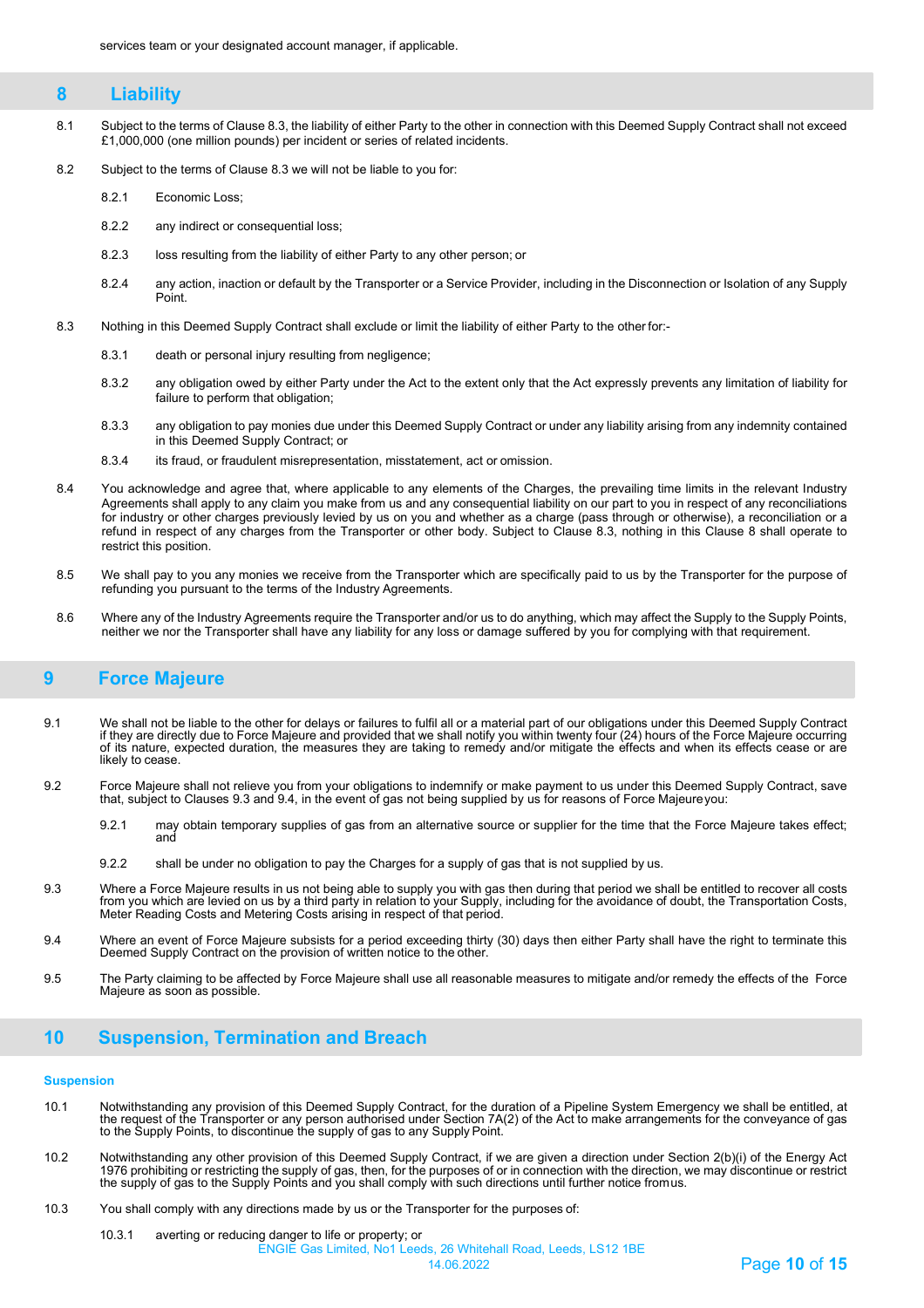10.3.2 securing against or reducing any risk to the safety of the Transportation System.

- 10.4 You shall notify us of the content of any directions received from the Transporter requiring you to reduce or cease gasconsumption.
- 10.5 Where you fail to comply with Clauses 10.3 and 10.4 you shall indemnify us in respect of all costs, losses or expenses incurred by us as a result of such breach.
- 10.6 We shall not be liable to you for any loss or damage arising from:
	- 10.6.1 any Isolation, Disconnection, discontinuance or restriction of supply by (a) us acting in accordance with Clauses 10.1 to 10.4 inclusive, unless this action is unlawful; or (b) by the Transporter; or
	- 10.6.2 any action taken by you in consequence of any direction given or request made by us or the Transporter, in any of the circumstances contemplated in Clauses 10.1 to 10.4 inclusive.

#### **Our right to terminate for your breach**

- 10.7 You shall be in breach of this Deemed Supply Contract and we shall be entitled to all or any combination of the remedies set out in Clause 10.8, at our absolute discretion, in the following circumstances:
	- 10.7.1 notwithstanding the specific circumstances set out below, if you are in repeated or material breach of any of your obligations under this Deemed Supply Contract (which shall include non-payment of a material sum of money) and within seven  $(7)$  days of being given notice in writing from us of such breach you have not remedied the breach;
	- 10.7.2 you persistently default in paying amounts due to us by the Payment Date;
	- 10.7.3 if any credit insurance policy, Security Deposit, or other form of credit support put in place during the Supply Period is withdrawn, reduced, amended, shortened, the terms are breached, or conditions which are unacceptable to us are applied, or if the credit standing, rating or scoring given to you by our credit insurer or such other credit reference agency we use from time to time to assess your creditworthiness is withdrawn, reduced, shortened or falls below a level which is acceptable to us and any Security Deposit requested is not provided within ten (10) Working Days of the request being made, or if there is any change in your ownership (whether direct or indirect) from that at the Start Date which we consider, in our sole discretion, adversely affects your credit worthiness or standing;
	- ,10.7.4 you become unable to pay your debts (as such term is defined in Section 123 of the Insolvency Act 1986) or a receiver,<br>administrator, administrative receiver or liquidator is, or applies to be, appointed over any o arrangement with your creditors, or where any such appointment or arrangement terminates or ceases;
	- 10.7.5 you unlawfully interfere with any Equipment or Meter Point;
	- 10.7.6 the Transporter is entitled to and/or has already acted pursuant to powers under the Act to discontinue the transportation of gas to you at any of the Supply Points.

#### **Consequences of Breach**

- 10.8 Where you are in breach of the Deemed Supply Contract in accordance with any of the provisions of Clause 10.7 then we shall be entitled to all or any combination of the following remedies:
	- 10.8.1 terminate this Deemed Supply Contract for all or the affected Supply Points under the Deemed Supply Contract immediately on written notice to you;
	- 10.8.2 arrange for the Supply Points (or any one or combination of the Supply Points) to be Isolated, Disconnected and removed (and<br>we shall be entitled to exercise Access Rights in doing so) and while any breach persists Disconnect the Supply Points on more than one occasion, together with being entitled to recover from you the costs incurred in<br>such Disconnections;
	- 10.8.3 recover from you and be indemnified by you for all costs and losses incurred as a result of such breach when terminating the Deemed Supply Contract or Disconnecting or Isolating all or any of the Supply Points pursuant to Clauses 10.8.1 and10.8.2
	- 10.8.4 vary the Deemed Supply Contract so as to mitigate our risk;
	- 10.8.5 increase our Charges by a reasonable and proportionate amount (which may include placing you on our Default Contract Rates) to reflect any increased risk and/or unavoidable costs to us;
	- 10.8.6 invoice you on a weekly basis and the Invoicing Date shall automatically become the weekly anniversary of the date on which we issue a first invoice to you and the Payment Date shall be automatically amended to the date seven (7) days after the Invoicing Date;
	- 10.8.7 invoice you in advance of your consumption, such invoice to be based on our estimate of your gas consumption over a full month in advance of the start of the applicable consumption period to which that invoice relates. For the avoidance of doubt,<br>we will then have the right to reconcile that invoice to your actual consumption of gas followin
	- 10.8.8 request a Security Deposit to be provided within twenty one (21) days of such a request.
- 10.9 The termination of this Deemed Supply Contract and/or the termination of the Supply to any Supply Point shall not affect any rights or obligations, which may have accrued to either Party or the Transporter prior to the Termination Date.

#### **Removal of Authority to Supply**

- 10.10 In the following circumstances;
	- 10.10.1 any authorisation or consent granted pursuant to the provisions of the Act or the Industry Agreements terminates or is withdrawn or is amended in a manner that materially affects our ability to perform our obligations; or
	- 10.10.2 any relevant Licence, permission or consent, which permits us to supply you with gas, terminates or is revoked;
- 10.11 we shall be entitled at our discretion to:
	- 10.11.1 amend this Deemed Supply Contract to the extent possible and/or necessary to accommodate the change; or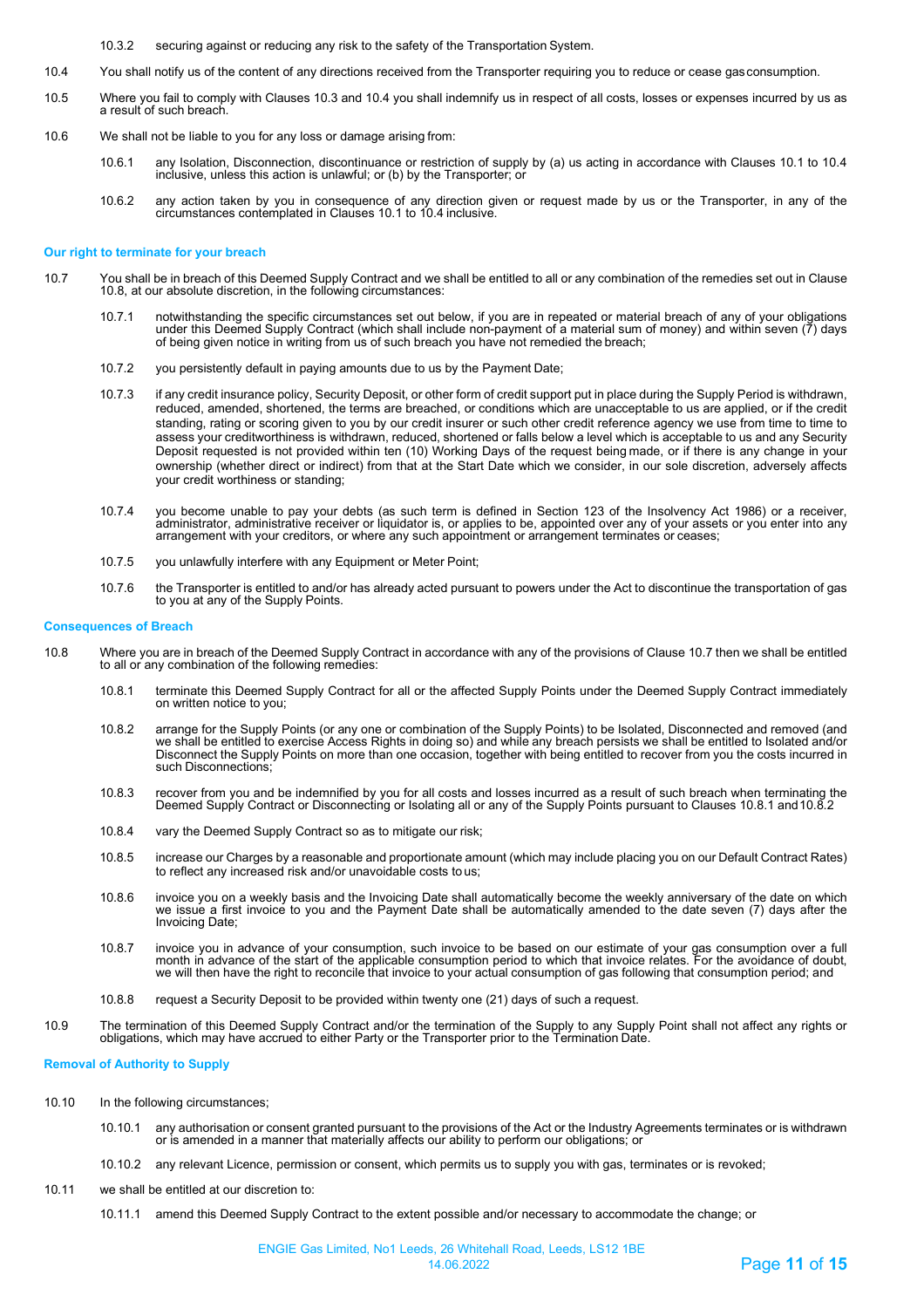### 10.11.2 terminate the Deemed Supply Contract.

10.12 Following termination in the circumstances set out in Clauses 10.10 and 10.11;

10.12.1 you shall use all reasonable endeavours to transfer your supply to an alternative Registered Supplier as soon as practicable

#### **Resumption of Supply**

10.13 Where a Supply Point has been Isolated or Disconnected, we will resume any Supply provided you pay us in advance for (i) all reconnection charges; or (ii) and any other costs which we notify you will be reasonably incurred by us and all other conditions are met; and (iii) outstanding sums are paid to us in full.

## <span id="page-11-0"></span>**11 General Terms**

- 11.1 We may keep a record of e-mails and any messages you or we send and record telephoneconversations.
- 11.2 The Parties shall not, at any time during or after the Supply Period, divulge to any person other than any of its or their respective (i) advisers, officers or employees who require the same to enable them to properly carry out their duties, and/or (ii) banks, funders or professional representatives, any of the contents of this Deemed Supply Contract or any other confidential information, trade secrets or information whose disclosure is likely to adversely affect a Party's commercial or economic interests, without the written consent of the other Party other than to the extent:
	- 11.2.1 required by law except where disclosure is in response to a request for information made to you under either the Freedom of Information Act 2000 (FOI) or the Environmental Information Regulations 2004 (EIR) (an **"information request"**);or
	- 11.2.2 it is already in the public domain other than by reason of a breach of contract.

Notwithstanding the foregoing, where you appointed a broker to represent you pursuant to entering into this Supply Contract, you consent to us notifying such broker where (i) you are in default hereunder, (ii) we receive a request from you, or a party purporting to represent you, that there will be or has been a change of tenancy/occupancy, or (iii) the Supply Contract terminates (howsoever determined). Furthermore, if you elected to register such broker to use our customer portal, You shall be liable for all acts and omissions of such broker, and You shall be responsible at all times for the consequences of sharing and updating login details with the broker, or removal thereof.

- 11.3 If you receive an information request and your response might include disclosing any of the details of this Deemed Supply Contract or any of our information (without prejudice to Clause 11.2), you shall prior to disclosure notify us immediately and apply all relevant exemptions permissible under the FOI or the EIR (as applicable) to resist disclosure.
- 11.4 You agree and consent to us instructing and undertaking, prior to or at any time during the SupplyPeriod:
	- 11.4.1 searches at any licensed credit reference agency for publicly held information on your business, or in the case of you being a sole trader or a partner in an unregistered partnership, also information held on you personally; and
	- 11.4.2 searches at any fraud prevention agency for information on your business, or in the case of you being a sole trader or a partner an unregistered liability partnership, also information held on you personally; and
	- 11.4.3 searches by any other third parties for the purpose of facilitating our collection of debt due from you under the terms of the Supply Contract.
- 11.5 We may at any time assign or hold on trust for any person our interest in the whole or any part of this Supply Contract including all rights; you shall not assign or hold on trust for any person the whole or any part of this Supply Contract without our prior written consent, such consent not to be unreasonably withheld or delayed.
- 11.6 Subject to the rights of the Transporter as set out herein, this Deemed Supply Contract does not create any right enforceable by any person who is not a Party.
- 11.7 No waiver by a Party of any default by the other shall operate or be binding unless made in writing.
- 11.8 If any provision of this Deemed Supply Contract shall be declared invalid, unenforceable or illegal it shall not prejudice or affect the remaining provisions of this Deemed Supply Contract, which shall continue in full force and effect.
- 11.10 Any notice or communication required under this Deemed Supply Contract from you to us shall be by any one or more of the following methods and shall be deemed effective as set out below and for the avoidance of doubt, you recognise and agree that any other method shall render such communication invalid:
	- 11.10.1 first class mail to "ENGIE Gas Limited, No 1 Leeds, 26 Whitehall Road, Leeds LS12 1BE" and for commercial notices marked for the attention of "Contract Management" and for Legal notices marked for the attention of "Head of Legal Services". In each case, notice is deemed effective two (2) Working Days after despatch; or
	- 11.10.2 recorded delivery to our registered office address detailed in Clause 11.10.1 above and for commercial notices, marked for the attention of "Contract Management" and for Legal notices marked for the attention of "Head of Legal Services". In both cases, notice is deemed effective two (2) Working Days after despatch; or
	- 11.10.3 email to the following email address  [customer.service@energysupply.engie.co.uk -](mailto:customer.service@energysupply.engie.co.uk) notice is deemed effective two (2) Working Days after despatch.
- ENGIE Gas Limited, No1 Leeds, 26 Whitehall Road, Leeds, LS12 1BE 11.11 The Deemed Supply Contract constitutes the entire agreement between both Parties. We and you hereby acknowledge and agree that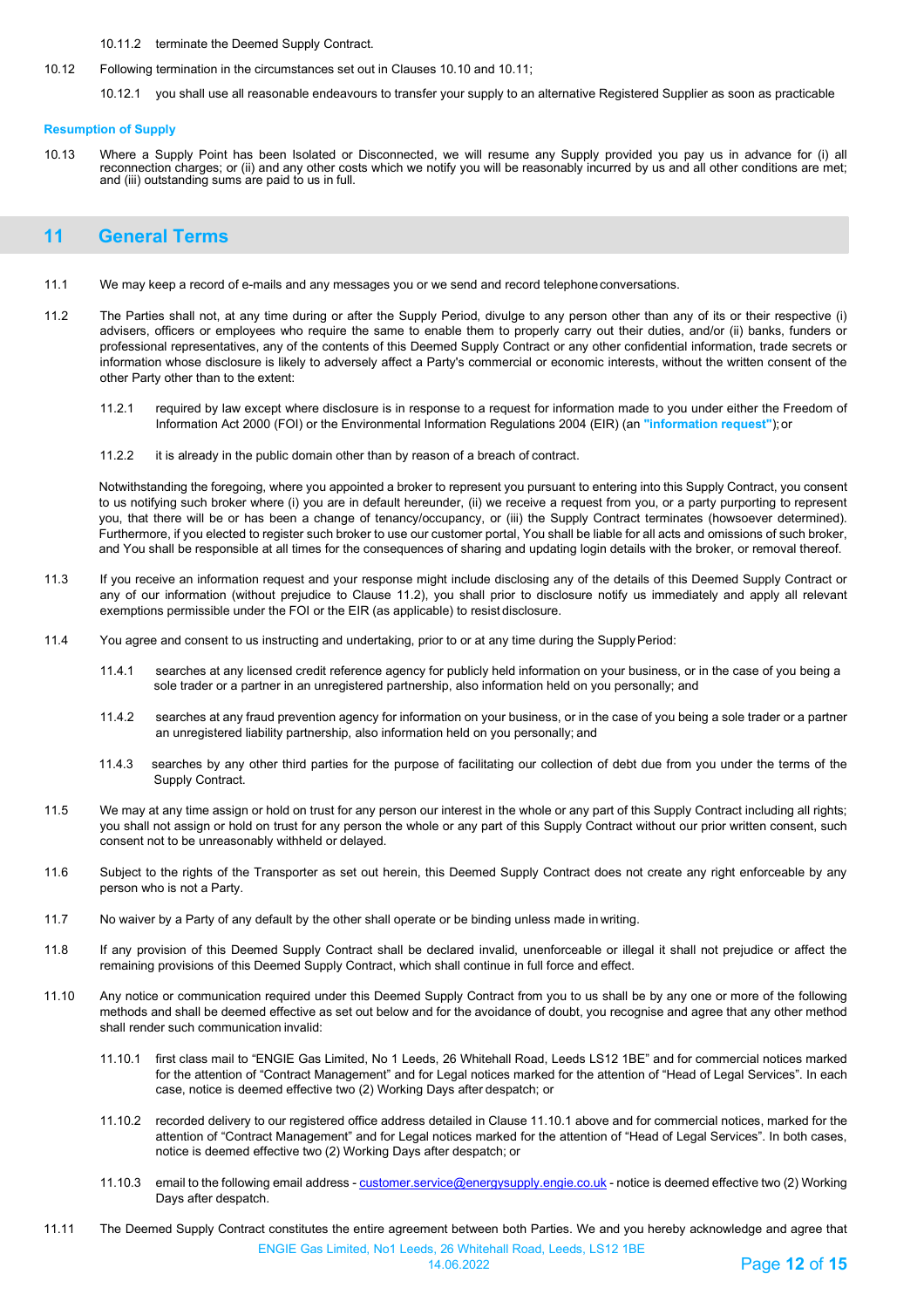this Deemed Supply Contract has not been entered into in reliance on any representation, warranty or other undertaking and neither Party has any right or remedy in relation to any such representation, warranty, or other undertaking.

- 11.12 The rights and remedies provided for by this Deemed Supply Contract are exhaustive, and exclude and replace all substantive (but not procedural) contractual rights or remedies expressed or implied by law.
- 11.13 This Deemed Supply Contract shall be construed and governed by the laws of England and subject to the exclusive jurisdiction of the English Courts.
- 11.14 If any Party wishes to pursue a dispute with the other then where mediation is agreed the procedures of the Centre for Dispute Resolution shall apply or where arbitration is agreed, the Rules of the London Court of Arbitration shall apply.
- 11.15 We may amend this Deemed Supply Contract, the Terms and Conditions and the Charges at our absolute discretion from time to time by publishing the changes or revised versions on the Website. We may issue a revised Supply Contract to you to the extent reasonably required to take into account any changes to the Acts, Industry Agreements or other statutory, regulatory, or common law provisions which are applicable to the gas supply industry as a whole.
- 11.16 Any Supply Point that falls within an Independent Transportation Network and any terms and definitions contained within this Deemed Supply Contract relating to such Supply Point shall be dealt with in accordance with the IndustryAgreements.
- 11.17 Both Parties accept the terms of and agree that they are bound by, and will comply with all relevant legislation including the Bribery Act 2010.
- 11.18 To the extent necessary for compliance with (i) paragraph 7 of condition 12A of the Standard Conditions of the Electricity Supply Licence and (ii) paragraph 8 of condition 12A of the Standard Conditions of Gas Supply Licence in relation to implementation of Theft Risk Assessment Service (as such term is defined in Section 25 of the Distribution Connection and Use of System Agreement (ELEC) / Schedule 34 of the Supply Point Administration Agreement (GAS) ) arrangements to facilitate the prevention, detection and investigation of energy theft, we shall be obliged and entitled to retain and Process any Personal Data (as such terms are defined in the Data Protection Act 2018) we hold on you and to disclose this Personal Data to the said Theft Risk Assessment Service, if required to do so, and by your acceptance of these Terms and Conditions you consent to such retention and disclosure. You shall grant us, our Service Providers or any other relevant party, Access Rights to enable them to investigate any theft or suspected theft of gas. Furthermore, where there has been theft, or suspected theft, of gas, this will be charged to and recovered from you on the next Invoice based on our forecast of the estimated volume of such theft or suspected theft.
- 11.19 If due to our insolvency, a supplier of last resort is required pursuant to the Industry Agreements, we may transfer the Supply Contract (or our future rights and obligations under the Supply Contract) to any entity that has the necessary statutory authorisations, and you agree that with effect from such date of notification, you accept such entity as supplier in substitution forus.
- 11.20 The Parties acknowledge that ENGIE Gas Limited is the Data Controller in respect of any personal data that you provide to us in accordance with this Supply Contract. Please refer to our Privacy Policy available at [https://www.engie.co.uk/engie-uk-personal-data](https://www.engie.co.uk/engie-uk-personal-data-and-cookies-policy/)[and-cookies-policy/](https://www.engie.co.uk/engie-uk-personal-data-and-cookies-policy/) for further details, including how to contact us and your rights. We will always handle your personal data in accordance with the Data Protection Act 2018 and any sensitive personal information will be protected using additional security controls.

## **Supplement to the Terms and Conditions – Micro-Business Terms ("Supplement") The following terms apply to Micro-Business Consumers only**

The following definitions shall apply in this Supplement:

"**Remote Access Meter**" means a Meter Point that, either on its own or with an ancillary device:

- (i) provides Consumption Data for multiple time periods and is able to provide such data for periods of less than one month;
- (ii) is able to provide us with remote access to such Consumption Data; and
- (iii) is not a Smart Metering System or part of a Smart MeteringSystem.

**"Micro-Business Consumer"** has the meaning given to "relevant consumer" (in respect of premises other than domestic premises) in article 2(1) of The Gas and Electricity Regulated Providers (Redress Scheme) Order 2008 (S.I. 2008/2268). This defines a micro- business as a company which has:

- (i) an annual consumption of:
	- a) electricity of not more than 100,000 kWh; or
	- b) gas of not more than 293,000 kWh; or
- (ii) one or both of the following:
	- a) fewer than 10 employees (or their full time equivalent); and
	- b) an annual turnover or annual balance sheet total not exceeding €2 million.

You will be considered as a Micro-Business Consumer if the above criteria detailed at either (i) or (ii) is met. Where we consider you to be a Micro- Business Consumer, we will treat you (and will continue to do so for the duration of any fixed term Supply Contract) in accordance with the terms of Condition 7A of both (i) the Electricity Suppliers Licence Standard Conditions; and (ii) the Gas Suppliers Standard Licence Conditions. In addition we make specific commitments to our Micro-Business Consumers under our Micro-Business Standards of Conduct which can be viewed on the Customer Area of our Website.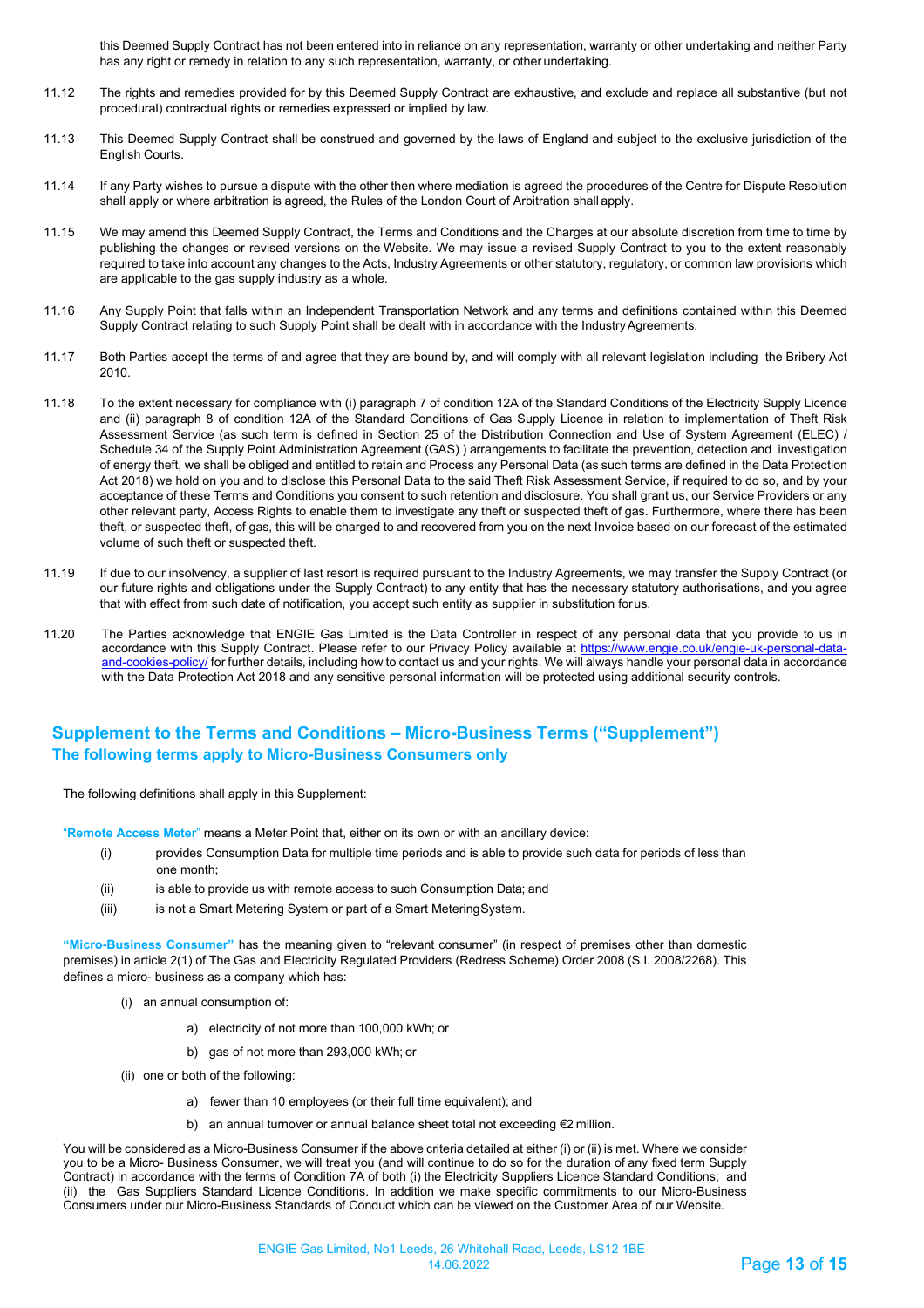"**Smart Metering Equipment Technical Specification**" means the document of that title issued by Department of Energy and Climate Change from time to time;

"**Smart Metering System**" means a Meter Point which, in addition to the functionality of a traditional meter, either on its own or with ancillary devices is capable of two way communication, allowing it to transmit meter reads and receive data remotely, and meets the Smart Metering Equipment Technical Specification;

## Principal Terms for Micro-Business Consumers

### *Charges*

1. The Charges for the supply of gas and/or electricity (as applicable) by us to you are specified in the Supply Contract Quotation Document and Clause 6 of the Terms & Conditions. Where you are being supplied under the terms of our Deemed Supply Contract Terms and Conditions, our Deemed Contract Rates will apply and can be found on Customer Area of our Website.

## *Duration of the Supply Contract*

- 2. The Supply Contract shall run for an initial period being the time between the Start Date and the End Date specified in the Quotation Document, subject to the provisions of clause 3 of the Terms & Conditions.
- 3. The End Date on the Quotation Document and each anniversary thereafter shall constitute the Renewal Date. Unless you or we provide notice to end the Supply Contract on the next Renewal Date (in accordance with the timescales set out in clause 4 below), the Supply Contract will be automatically extended for a successive Renewal Period of twelve (12) months.

## *Ending the Supply Contract*

- 4. Either you or we may end the Supply Contract, and prevent the extension of the Supply Contract, by providing written notice at any time up to thirty (30) days prior to the next Renewal Date, save for where you are being supplied under a Deemed Supply Contract which may be terminated at any time in accordance with clause 3.1 of the Deemed Supply Contract Terms and Conditions.
- 4A. Where you provide written notice to terminate the Supply Contract in accordance with clause 4 of this Supplement, provided that such notice is received no less than thirty (30) days prior to the Renewal Date, we shall provide you with acknowledgment of receipt of the notice no less than five (5) Working Days from the date of receipt by us of that notice.
- 5. If either Party provides the other with written notice to end the Supply Contract, both Parties may still enter into a new Supply Contract, or you may arrange to change your supplier.
- 6. If you wish to change your supplier, you must pay all invoices by their Payment Date, otherwise we may object to the transfer.
- 7. If you end the Supply Contract and both Parties have not agreed a new Supply Contract then, until such time as another supplier has been registered, you will be charged at our Default Contract Rate (and not the Charges).

## *Renewal Terms*

- 8. Around sixty (60) days before each Renewal Date we will write to you with a Statement of Renewal Terms, detailing the options available to you, and including:
	- a. the Renewal Date;
	- b. the latest date on which you can provide notice to prevent the extension of the Supply Contract, which will be thirty (30) days before the Renewal Date; and
	- c. the postal and email addresses to which you can send your notice to prevent the extension of the Supply Contract.
- 9. If you do not provide notice to prevent the extension of the Supply Contract and both Parties do not enter into a new Supply Contract, the Supply Contract will be automatically extended for a further 12 months at the Charges and Terms and Conditions contained in the Statement of Renewal Terms.
- 10. If you do provide notice to prevent the extension of the Supply Contract and both Parties do not enter into a new Supply Contract, you must enter into a contract with another supplier. If a new supplier does not commence supply when this Supply Contract ends, you will be charged at our Default Contract Rate detailed on the Customer Area of our Website (and not the Charges specified in the Renewal Terms), until such time as another supplier commences supply or you enter into a new Supply Contract with us.

### *Invoicing*

11. We will notify you on each Invoice of the date on which the current Supply Period ends and the period of written notice that you must provide prior to that date in order to end your Supply Contract.

## *Consumption Data*

- 12.1 If at any time during the Supply Contract, you have a Remote Access Meter or Smart Metering System at any of the Supply Points, we may receive Consumption Data in relation to those Meter Points including but not limited to Consumption Data relating to periods of less than one (1) month and this clause shall constitute notice of our intention to obtain such Consumption Data.
- 12.2.If we receive such Consumption Data, it may be used (i) for billing purposes; (ii) to enable us to comply with any regulatory and/or legal requirements; (iii) internally within the ENGIE group for energy reporting and analysis purposes; and/or (iv) for such other purposes as may be agreed with you in writing from time to time, including but not limited to the provision of Consumption Data for the purposes of energy consumption monitoring.